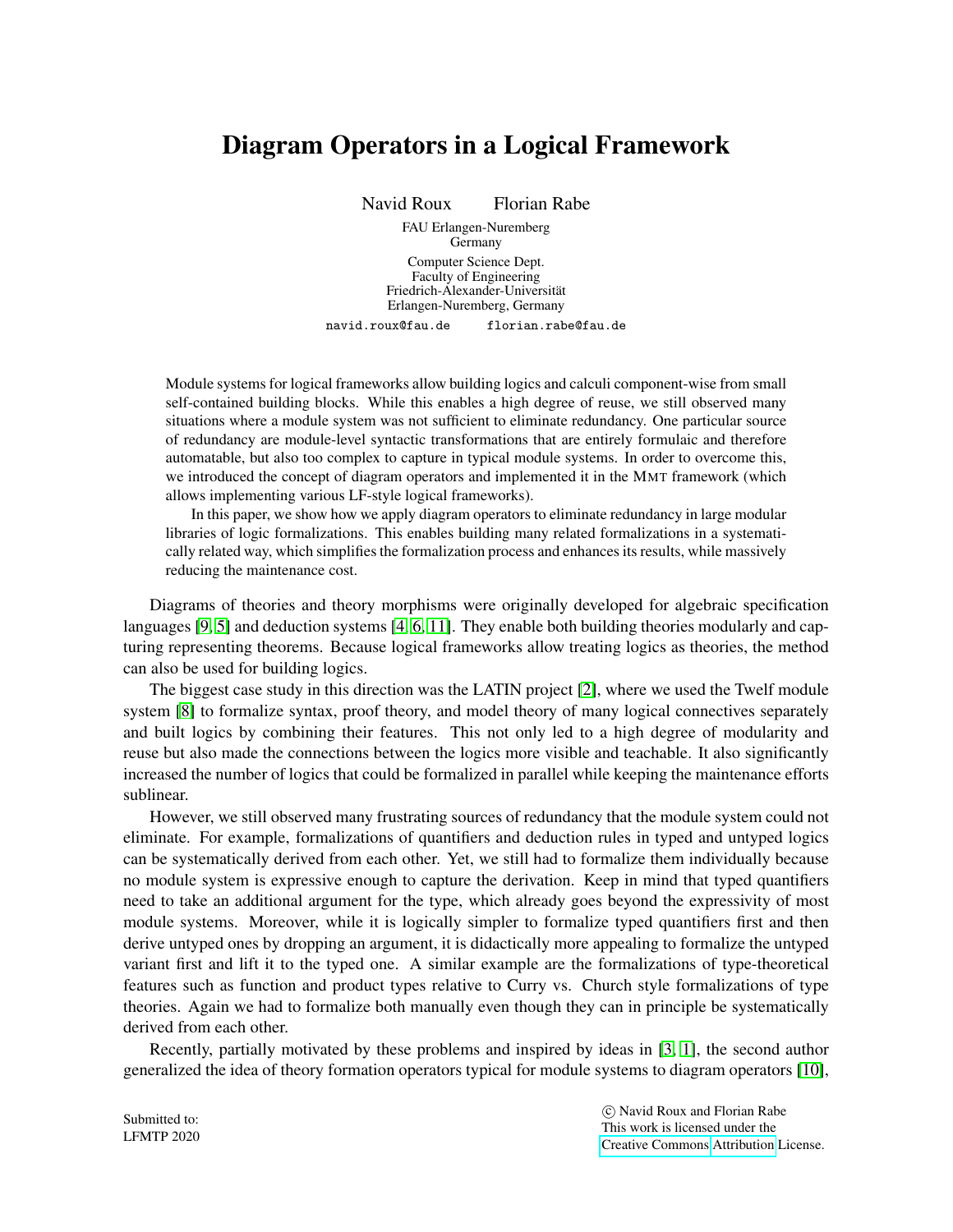where an operation is applied not only to a single theory but to an entire diagram at once. For example, we can form the diagram of untyped quantifiers and their interrelations, and then systematically derive the corresponding diagram of typed quantifiers. Often these operators are functorial and enjoy further valuable properties such as preserving the modular structure of the theories in the input diagram.

Diagram operators have been implemented in the MMT system [\[7\]](#page-1-7), where individual operators are implemented as self-contained objects in the underlying programming language. This gives them access to the syntax trees of the modules and allows implementing arbitrarily complex syntactic transformations on them. Every operator is declared as an MMT symbol and implemented by a computation rule. Thus, all our operators are directly usable in MMT specifications, and all our examples have been formalized that way.

We have streamlined and expanded this implementation and applied it by implementing several important operators on formalizations of logical features in LF-style logical frameworks. This includes the operators CHURCH TO CURRY and TYPIFY FOL from above as well as INDEXIFY (a more general variant of the former), PUSHOUT, and OUT-/INLINING.

Because MMT is foundation-independent per se, these diagram operators are immediately applicable to any logical framework implemented in MMT, including many LF-style frameworks.

Our efforts are part of LATIN2, a long-term effort to further improve the LATIN logic library, including a from-scratch reimplementation in MMT (many parts of which were motivated by lessons learned in LATIN). Within LATIN2 so far, application of our operators enabled reduction by  $100+$  LOC and, more importantly, the synchronization of knowledge of what was redundant and badly kept in sync before.

These results are extremely promising and we expect defining more operators and realizing a superlinear increase in generated formalizations in the future.

## References

- <span id="page-1-6"></span>[1] J. Carette & R. O'Connor (2012): *Theory Presentation Combinators*. In J. Jeuring, J. Campbell, J. Carette, G. Dos Reis, P. Sojka, M. Wenzel & V. Sorge, editors: Intelligent Computer Mathematics, 7362, Springer, pp. 202–215.
- <span id="page-1-3"></span>[2] M. Codescu, F. Horozal, M. Kohlhase, T. Mossakowski & F. Rabe (2011): *Project Abstract: Logic Atlas and Integrator (LATIN)*. In J. Davenport, W. Farmer, F. Rabe & J. Urban, editors: Intelligent Computer Mathematics, Springer, pp. 289–291.
- <span id="page-1-5"></span>[3] DOL editors (2018): *The Distributed Ontology, Modeling, and Specification Language (DOL)*. Technical Report, Object Management Group. Available at <https://www.omg.org/spec/DOL/About-DOL/>.
- <span id="page-1-1"></span>[4] W. Farmer, J. Guttman & F. Thayer (1993): *IMPS: An Interactive Mathematical Proof System*. Journal of Automated Reasoning 11(2), pp. 213–248.
- <span id="page-1-0"></span>[5] J. Goguen, Timothy Winkler, J. Meseguer, K. Futatsugi & J. Jouannaud (1993): *Introducing OBJ*. In J. Goguen, D. Coleman & R. Gallimore, editors: Applications of Algebraic Specification using OBJ, Cambridge.
- <span id="page-1-2"></span>[6] F. Kammüller, M. Wenzel & L. Paulson (1999): *Locales – a Sectioning Concept for Isabelle*. In Y. Bertot, G. Dowek, A. Hirschowitz, C. Paulin & L. Thery, editors: Theorem Proving in Higher Order Logics, Springer, pp. 149–166.
- <span id="page-1-7"></span>[7] D. Müller & F. Rabe (2019): Rapid Prototyping Formal Systems in MMT: Case Studies. In D. Miller & I. Scagnetto, editors: Logical Frameworks and Meta-languages: Theory and Practice, pp. 40–54.
- <span id="page-1-4"></span>[8] F. Rabe & C. Schürmann (2009): A Practical Module System for LF. In J. Cheney & A. Felty, editors: Proceedings of the Workshop on Logical Frameworks: Meta-Theory and Practice (LFMTP), ACM Press, pp. 40–48.